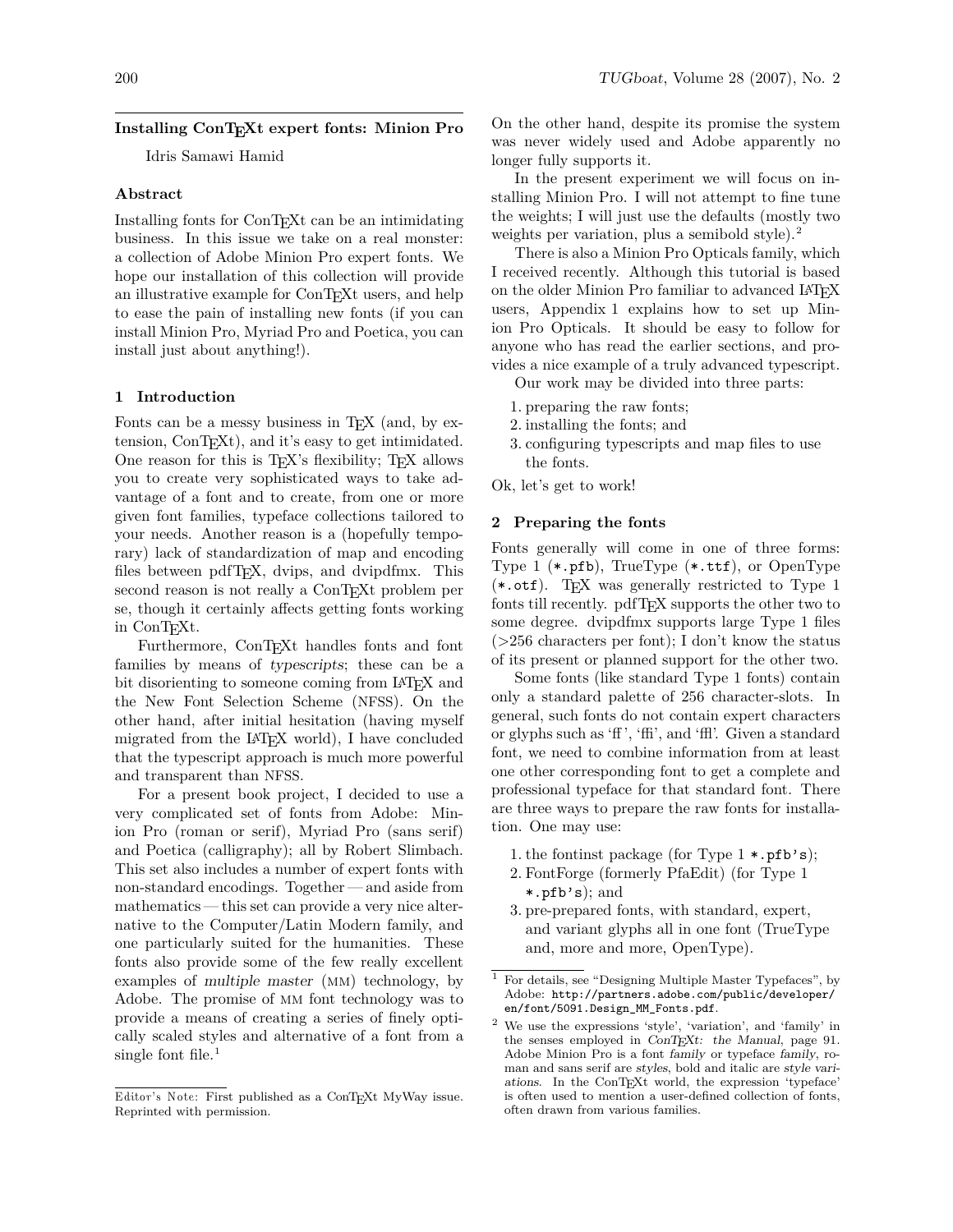If your fonts are already in a pre-prepared format, then you may just skim the first two subsections below.

# **2.1 fontinst**

ConTEXt has its own font installation script, TEXFONT. From page 1 of the TEXFONT manual (mtexfont.pdf):

The script only covers 'normal' fonts. . . Special fonts, like expert fonts, assume a more in depth knowledge of font handling. We may deal with them in the future. The more demanding user can of course fall back on more complicated tools like fontinst.

Although written in plain T<sub>E</sub>X, the interface to fontinst is somewhat LAT<sub>F</sub>X-oriented. So its syntax largely follows the NFSS. This is no problem for ConT<sub>EX</sub>t: we only need the virtual fonts and tfm's produced by fontinst, and we ignore the \*.fd file. Below we outline the procedure for preparing the fonts for installation using fontinst.<sup>3</sup>

Assuming that you are starting with 256 character Type 1 fonts, you may rename them according to the older Berry convention.<sup>4</sup> We don't need that convention with today's operating systems but we will use it as a starting point. This is since LATEX already has a setup for Minion Pro that uses the Berry fontname scheme and some readers may already have the raw fonts in this format.

The Minion Pro that I have contains 31 fonts. Here is a descriptive listing of the Type 1 Minion Pro family (continued lines are editorial):

| pmnb7d.pfb   | Minion Bold Oldstyle Figures        |
|--------------|-------------------------------------|
| pmnb8a.pfb   | Minion Bold                         |
| pmnb8x.pfb   | Minion Bold Expert                  |
| pmnbi7d.pfb  | Minion Bold Italic Oldstyle Figures |
| pmnbi8a.pfb  | Minion Bold Italic                  |
| pmnbi8x.pfb  | Minion Bold Italic Expert           |
| pmnc7d.pfb   | Minion Black Oldstyle Figures       |
| pmnc8a.pfb   | Minion Black                        |
| pmnc8x.pfb   | Minion Black Expert                 |
| pmnr8a.pfb   | Minion Regular                      |
| pmnr8x.pfb   | Minion Regular Expert               |
| pmnrc8a.pfb  | Minion Regular Small Caps           |
|              | & Oldstyle Figures                  |
| pmnrd8a.pfb  | Minion Regular Display              |
| pmnrd8x.pfb  | Minion Regular Display Expert       |
| pmnrdc8a.pfb | Minion Regular Display Small Caps   |
|              | & Oldstyle Figures                  |

| pmnrdi8a.pfb       | Minion Italic Display             |  |  |  |
|--------------------|-----------------------------------|--|--|--|
| pmnrdi8x.pfb       | Minion Italic Display Expert      |  |  |  |
| pmnrdic8a.pfb      | Minion Italic Display Small Caps  |  |  |  |
| & Oldstyle Figures |                                   |  |  |  |
| pmnrdiw8a.pfb      | Minion Italic Display Swash       |  |  |  |
| pmnri8a.pfb        | Minion Italic                     |  |  |  |
| pmnri8x.pfb        | Minion Italic Expert              |  |  |  |
| pmnric8a.pfb       | Minion Italic Small Caps          |  |  |  |
|                    | & Oldstyle Figures                |  |  |  |
| pmnriw8a.pfb       | Minion Italic Swash               |  |  |  |
| pmnrp8a.pfb        | Minion Ornaments                  |  |  |  |
| pmns8a.pfb         | Minion Semibold                   |  |  |  |
| pmns8x.pfb         | Minion Semibold Expert            |  |  |  |
| pmnsc8a.pfb        | Minion Semibold Small Caps        |  |  |  |
|                    | & Oldstyle Figures                |  |  |  |
| pmnsi8a.pfb        | Minion Semibold Italic            |  |  |  |
| pmnsi8x.pfb        | Minion Semibold Italic Expert     |  |  |  |
| pmnsic8a.pfb       | Minion Semibold Italic Small Caps |  |  |  |
|                    | & Oldstyle Figures                |  |  |  |
| pmnsiw8a.pfb       | Minion Semibold Italic Swash      |  |  |  |

Let us begin our analysis of Minion; we need to make a few decisions. We'll just make a note of them for later; it helps to stay organized with all the accounting involved in the typescripts:

We first note that, aside from the ornamental font, there are 5 main style variations: medium, semibold, bold, black, and italic. Medium has a display version, italic has a display version, bold has an italic version, and semibold has an italic version, for a total of nine variations. We need to make some sense of this in terms of optical scaling. For our future typescript, we will initially group some of these as follows:

- For  $\text{tr}, \text{let's try medium}$  for sizes  $\lt$  17.3pt, and medium display for sizes  $\geq$  17.3pt;
- For  $\bf{bf}$ , try bold for sizes  $\geq 8$ pt, and black for sizes  $\leq$  8pt (there is no display size for bold). Similarly for \bi;
- For \it, we try italic for sizes  $\langle 17.3pt, \text{and} \rangle$ italic display for sizes  $\geq 17$ pt;<sup>5</sup>
- We will leave semibold as its own alternative, although I did once try treating semi-

<sup>3</sup> For a wealth of information about fontinst and virtual fonts, see Alan Hoenig's book TEX Unbound. A more recent and up-to-date manual is The Font Installation Guide, by Philipp Lehman. It is available in CTAN:/info/type1fonts/fontinstallationguide.

<sup>4</sup> For details, see Hoenig, pages 132–134, and Lehman, pages 11–13.

 $^5$  This is all intentionally experimental. Lehman, page  $63,$ has more professional suggestions, but I think it's important to reflect for ourselves. Probably you will one day have to install a font where no one has made predeterminations about this sort of thing.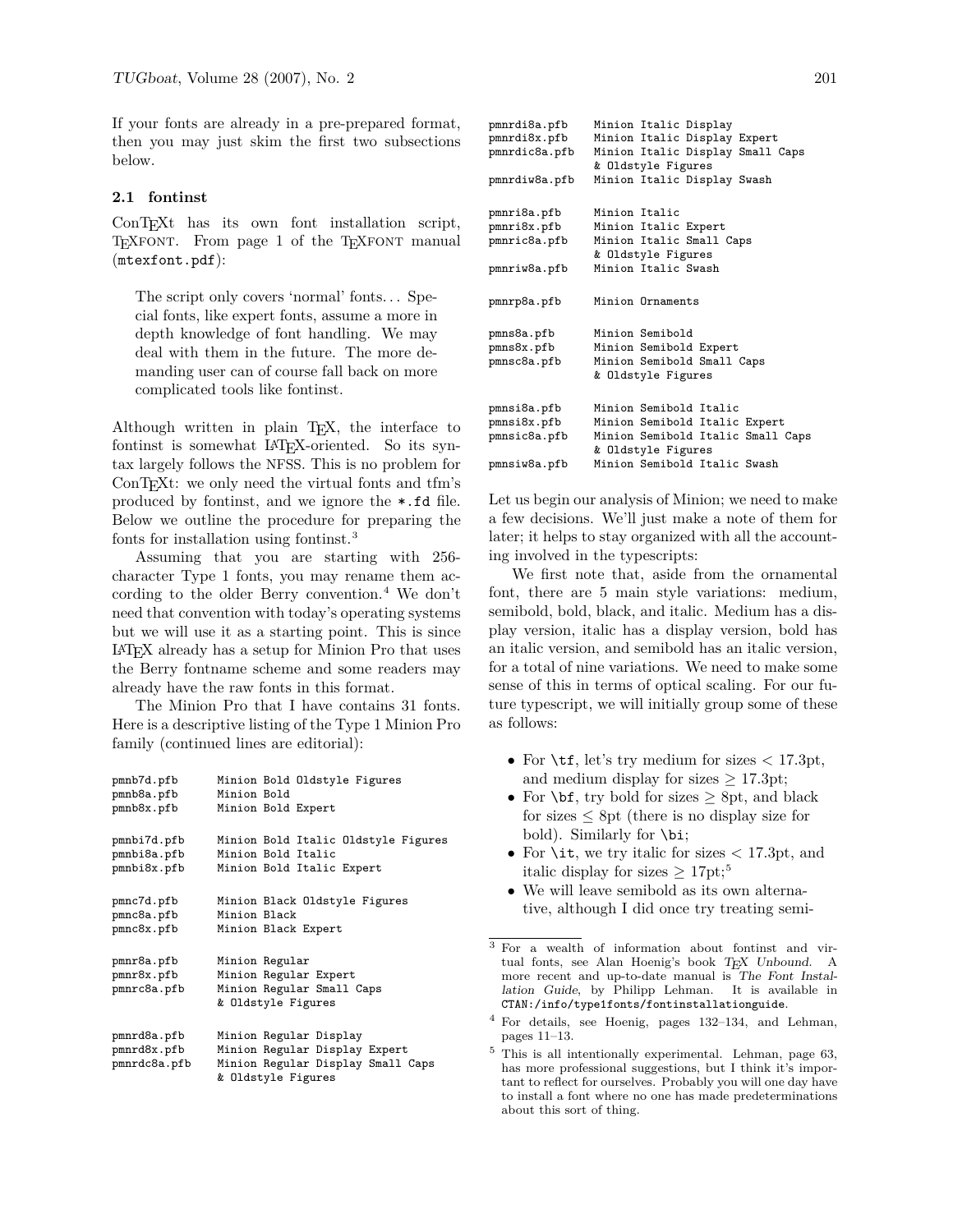bold (\sb) as an option for small or captionsizes  $(< 8pt)$ . I think this was a failure, but the reader should try it and judge for himself.

The rest of our choices will be analogous.

We also note the following, based on a direct examination of these fonts:

- Based on the above grouping, small caps will be available in both weights for \tf and for \it, but not for \bf (sigh) or \bi. Oddly, semibold has both a small caps variation and a small caps italic variation. According to Lehman (page 63), semibold is the actual default bold weight; maybe he's right. $6$
- For a given optical size (as tentatively defined above), old style figures are available in both the expert font and in the old style figures font;
- For some reason, Minion Bold Oldstyle Figures as well as Minion Bold Italic Oldstyle Figures have no small caps; each are identical to Minion Bold and Minion Bold Italic respectively, except for the numerals. The other styles use small caps in their old style figures versions;
- It is our intention to make old style numerals the default for our entire typeface collection; this makes sense in the humanities, in my view;<sup>7</sup>
- For all five primary variations  $(\t t, \i t, \b f, \cdot)$ \bi, and \sb) and their derivatives, we will try
	- − using the expert fonts for both old figures and expert ligatures;
	- − using the old style figures fonts for small caps only ( $\t{tf}$  and  $\it{it}$ );

Although we could just default to old style figures for \bf and \bi, for purposes of consistency we will, for the time being, treat all four typefaces equally in this regard. You can always change this. . .

• The most difficult task to accomplish the above is dealing with the expert fonts in this collection. They share a non-standard encoding vector. We need to make our typeface collection default to the expert ligatures and to the old style numerals.

Preparing the raw fonts for installation involves making a fontinst file makeminion.tex like the following:

```
\input fontinst.sty
```
\installfamily{T1}{pmn}{} \installfonts

```
% minionr
```

```
\installfont{minionr10} {pmnr8a,pmnr8x,latin}
            {T1j}{T1}{minion}{m}{n}{}
\installfont{minionr17} {pmnrd8a,pmnrd8x,latin}
           \{T1j\}\{T1\}\{minimum\}\{n\}\}
```
 $%$  minioni<br>\installfont{minioni10} \installfont{minioni10} {pmnri8a,pmnri8x,latin} {T1j}{T1}{minion}{m}{it}{}<br>\installfont{minioni17} {pmnrdi8a,pm \installfont{minioni17} {pmnrdi8a,pmnrdi8x,latin} {T1j}{T1}{minion}{m}{it}{}

% minionb

```
\installfont{minionb10} {pmnb8a,pmnb8x,latin}
           {T1j}{T1}{minion}{b}{n}{}
\installfont{minionbl10} {pmnc8a,pmnc8x,latin}
           {T1j}{T1}{minion}{b}{n}{}
```
% minionbi

```
\installfont{minionbi10} {pmnbi8a,pmnbi8x,latin}
           {T1j}{T1}{minion}{m}{bi}{}
```

```
% minionsc
```

```
\installfont{minionsc10} {pmnrc8a,latin}
           {T1j}{T1}{minion}{m}{sc}{}
\installfont{minionsc17} {pmnrdc8a,latin}
           {T1j}{T1}{minion}{m}{sc}{}
```

```
% minionisci
```

```
\installfont{minionsci10} {pmnric8a,latin}
            {T1}{}^{T1}{T1}{minion}{m}{sc}{}
\installfont{minionsci17} {pmnrdic8a,latin}
            {T1j}{T1}{minion}{m}{sc}{}
```

```
% minionsb
\installfont{minionsb10} {pmns8a,pmns8x,latin}
            {T1j}{T1}{minion}{sb}{n}{}
```
% minionsbi \installfont{minionsbi10} {pmnsi8a,pmnsi8x,latin} {T1j}{T1}{minion}{sb}{it}{}

```
% minionsbsc
\installfont{minionsc8} {pmnsc8a,latin}
           {T1j}{T1}{minion}{sb}{sc}{}
\installfont{minionsci8} {pmnsic8a,latin}
           {T1j}{T1}{minion}{sb}{sc}{}
```
% minionisw %\installfont{minionswi10} {pmnriw8a,latin}<br>% {T1i}{T1}{minion}{m}{it}{}  ${T1j}{T1}{minn}$ {m}{it}{} %\installfont{minionswi17} {pmnrdiw8a,latin} %  ${T1j}{T1}{minion}{m}{t}{t}{t}$ 

 $^6\,$  On the other hand, Minion Pro Opticals has small caps for bold, and the official documentation seems to indicate that the default bold is, indeed, Minion Bold.

<sup>&</sup>lt;sup>7</sup> In The Elements of Typographic Style, Bringhurst enjoins: Use titling [upright] figures with full caps, and text [old style] figures in all other circumstances.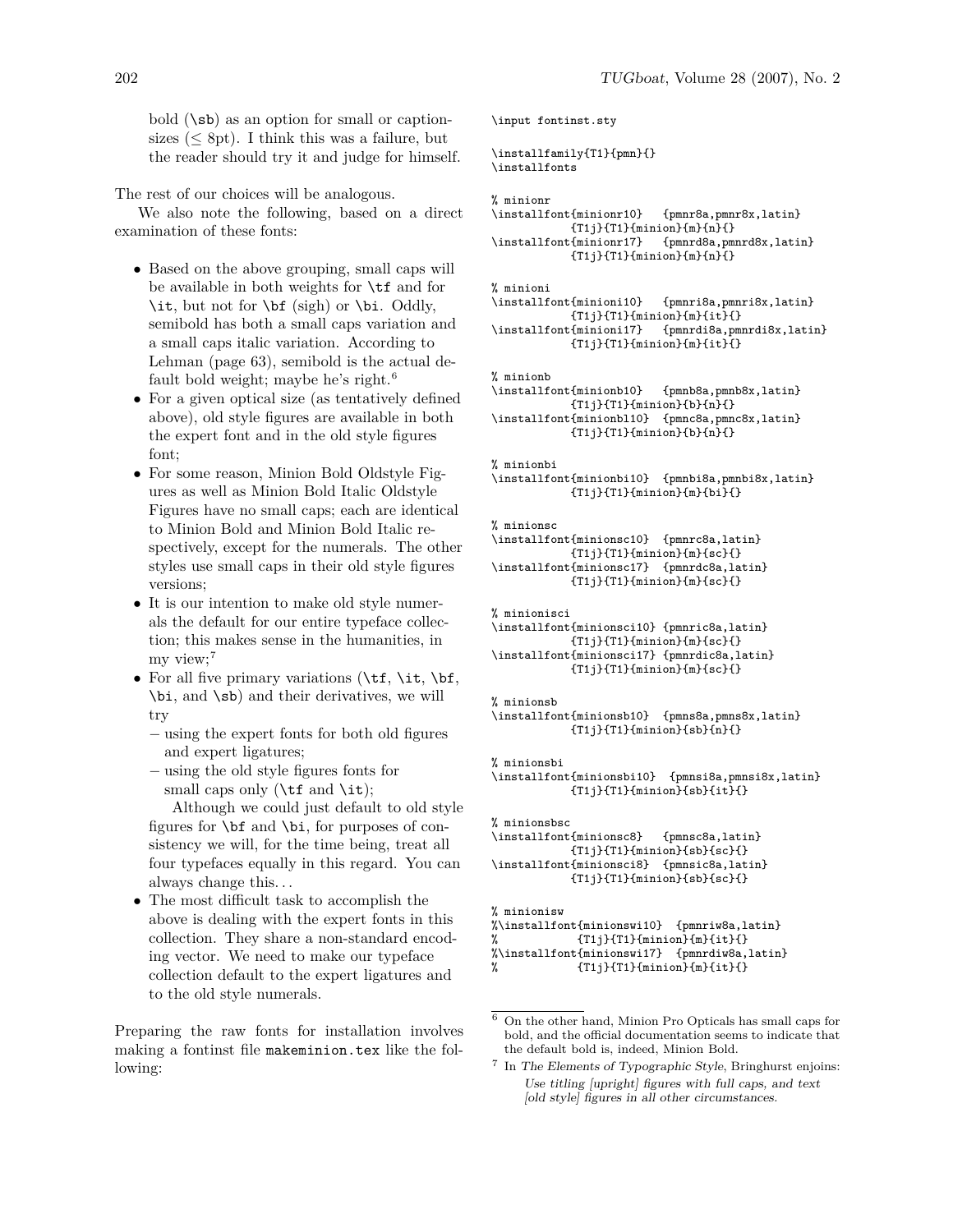```
%\installfont{minionsbswi10}{pmnsiw8a,latin}
% {T1j}{T1}{minion}{sb}{it}
```

```
% miniono
%\installfont{miniono10} {pmnrp8a,latin}
% {T1j}{T1}{minion}{m}{n}{}}
\endinstallfonts
\bye
```
Let us look briefly at the first **\installfont** line (see Hoenig or Lehman for details):

- \installfont {minionr10} The name of our virtual font is minionr10:
- {pmnr8a,pmnr8x,latin} Our standard font is pmnr8a, expert font is pmnr8x, and latin.mtx is the default fontinst metric file that defines at least 401 glyphs found in Latin alphabets (see Hoenig, page 180);
- $\bullet$  {T1j}{T1}{minion}{m}{n}{} The encoding file is t1j.etx (Cork with oldstyle numerals), general encoding is T1 (cork), family is minion, series is medium, shape is normal, and size is left empty. This is all NFSS terminology.

We have intentionally organized makeminion.tex to be analogous to our future typescript file. Also, we have commented out the swash and ornament lines. This is because I personally prefer to deal with the preparation, installation, and configuration of each of these two in its own directory, separate from the main fonts. So in the /swash subdirectory the file makeminionsw.tex will contain only the swash lines, and /ornaments will contain only the ornament line. Looking ahead, we will have three separate typescript classes: main, swash, and ornament. Because writing advanced typescripts requires a lot of careful accounting, it is better to keep these classes separate. If you don't believe me, try doing everything that follows in the configuration stage in a single typescript. You'll see!

In the LAT<sub>EX</sub> version, the final fonts are given names like pmnr9e instead of minionr10. Since we don't have to deal with NFSS and old encodings, we can happily dispense with that here.

In retrospect, I prefer to avoid fontinst. There is a very limited number of pre-made \*.etx files, though you can make your own. But if you have a set of 256-character-slot Type 1 fonts, the next method will make our life a bit easier later, as you'll see. On the other hand, if you really need dvips, then you may need to go the fontinst route (dvipdfmx works fine with the next method).

### **2.2 FontForge**

While I was working with fontinst, the thought occurred to me: is there some way we can merge the expert and standard fonts into a single font file, so we can just use TEXFONT (you will soon see why this makes things easier)? I tried FontLab: no such feature. Fontographer? Foiled again. Then I looked at the open source FontForge (formerly PfaEdit).<sup>8</sup> For Windows users, there is a version for Cygwin. It's definitely worth installing a minimal Cygwin to have FontForge; instructions are on the FontForge site.

In FontForge, open pmnr8a.pfb. Then go to the menu ELEMENT => MERGE to choose the corresponding expert font, pmnr8x.pfb. FontForge will add every character with a different name to the original glyph palette. Then save this new font to minionr10.pfb. You must repeat this for all standard fonts that have an expert companion. You can use makeminion.tex in the above subsection on fontinst to identify the correspondences and correct names. For those fonts that have no expert companion, just copy and rename them to our scheme.

A nice thing about FontForge is that it is scriptable. So those who are familiar with that can write a script so that FontForge can do all of this in batch. That skill is a bit beyond me, so I just did it the point-and-click way. Look up "scripting" in the FontForge documentation.

### **2.3 Pre-prepared fonts**

If you have OpenType or TrueType versions of the fonts you are set. If you need to use Aleph (ℵ, which cannot use \*.ttf/\*.otf files), or need dvipdfmx, then you need to convert each font to Type 1.<sup>9</sup> Don't worry about the 256-character-slot limit for Type 1 fonts; it won't affect things for us. To follow along easily, save copies of your OpenType Minion Pro fonts to the names we are using here.

#### **3 Installing the fonts**

First, we must have the afm files for all the raw fonts. You can generate them with any decent fontediting software. There is an afm-generation utility, getafm, that comes with TEX Live, but it does not procure the proper kerning info. A package of metrics for the Adobe Type Classics for Learn-

 $^8\,$  Available here:  ${\tt http://fontforege.sourcefore,net/}$  .

<sup>9</sup> One may use FontForge for this. There is also a tool cfftot1 provided by LCDF (<http://www.lcdf.org/type/>) but it can not, as far as I can tell, generate an \*.afm file. But see [Appendix 1.](#page-9-0)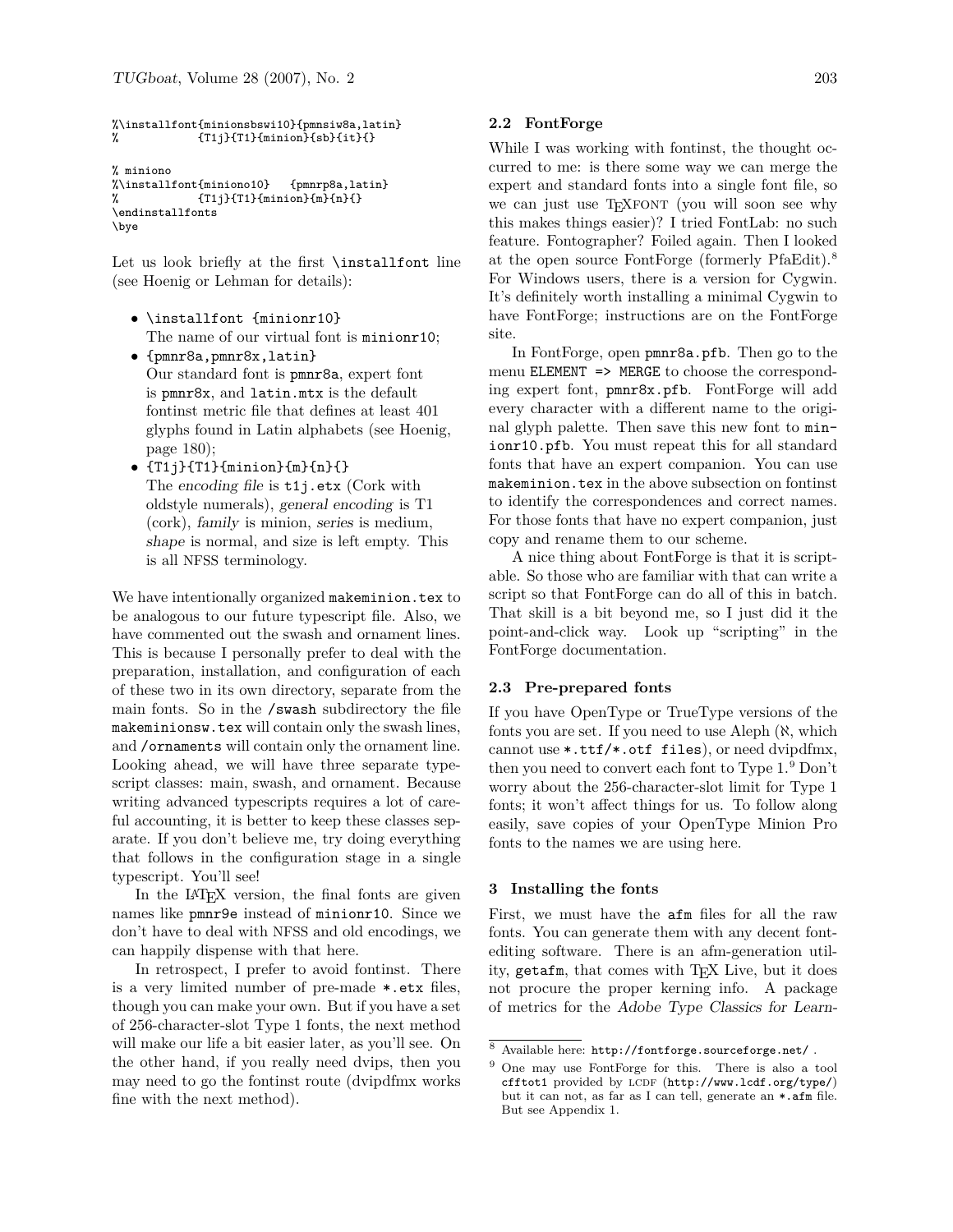ing suite (including Minion Pro) is available from <http://www.lcdf.org/type/>.

# **3.1 fontinst**

A long batch file can handle most of the work. (Available from the author or in the  $ConT<sub>F</sub>Xt$  My-Way version of this article.) Once you have generated the files and directories, you can install them in your local tree or in /texmf-fonts, which ConTEXt uses. You will also need a proper map file, which is where I made my big mistake with fontinst. For dvips I used lines like this:

pmnr8a pmnr8a <pmnr8a

But I discovered that I needed lines like this (line break is editorial):

pmnr8a Minion-Regular

"TeXBase1Encoding ReEncodeFont " <8r.enc <pmnr8a.pfb

Walter Schmidt has provided a complete LAT<sub>EX</sub> package for Minion: [http://mirror.ctan.org/](http://mirror.ctan.org/fonts/psfonts/w-a-schmidt/pmn.zip) [fonts/psfonts/w-a-schmidt/pmn.zip](http://mirror.ctan.org/fonts/psfonts/w-a-schmidt/pmn.zip). For details see this package. Between this and Tutorial VI of Lehman's Guide you will learn all you need to know about installing Minion Pro, as well as a lot about fontinst. In any case, I much prefer using TEXFONT. Our installation in TEXFONT will involve multiple encodings. To do this in fontinst you may have to write your own \*.etx files, etc, endure a lot of debugging, and so forth. Make your life easy and get FontForge.

# **3.2 TEXfont: Type 1, TrueType or OpenType**

Let us begin by making three temporary directories:

- /main: Put all Minion pfb's and afm's here;
- /swash: Put the swash fonts
- minionswi10.pfb, minionsbswi10.pfb, and minionswi17.pfb here;
- /ornament: Put the ornament font miniono10.pfb and metric file here.

Here we set our encoding vectors for Minion Pro. We will use the texnansi encoding as our base, though you can easily choose another (like ec) if you like. Actually, we will use the file texnansi-lm.enc, in /texmf-local/fonts/enc/dvips/lm, as our base file, because it is easier to edit than texnansi.enc. Just make sure to remove all \*.dup extensions. For example, change /OE.dup to /OE.

Now we create a few encoding files (all go into /main except the last two). From careful study these examples, you can easily make your own special encodings at will. NOTE: each encoding file must have

precisely 256 character lines, not counting the beginning line and the ending line:

### • texnansi-axo.enc

The prefix texnansi is important; it tells us that texnansi encoding is our foundation. The string 'ax' stands for 'Adobe Expert' and the 'o' stands for 'old style numerals'. This encoding file will be used to create and install a virtual font that defaults to old style numerals. Simply replace the lines

```
/zero
  /one
  ...
  /nine
with
  /zerooldstyle %/zero etc.
  /oneoldstyle
  ...
  /nineoldstyle
```
The comments just remind us of the original characters we are replacing. Change the beginning line to /enctexnansiaxo[. There are a couple of minor quirks to keep in mind. The batch file mentioned earlier has the full texnansi-axo.enc; changes from the original texnansi.enc are noted. For example, there is no dotless 'j' in either the Adobe standard or expert encodings, at least not with Minion Pro.<sup>10</sup>

• texnansi-axu.enc

This encoding file will be used to create and install a virtual font that defaults to upright numerals. Use the default numeral characters from texnansi.enc.

- texnansi-axs.enc This encoding file will be used to create and install a virtual font that defaults to superior numerals. Use /zerosuperior, etc.
- texnansi-axi.enc This encoding file will be used to create and install a virtual font that defaults to inferior numerals. Use /zeroinferior, etc.
- texnansi-axuc.enc This encoding file will be used to create and install a virtual font that defaults to upright numerals and small caps. The small caps

 $^{10}$  There is a free tool,  $\texttt{tdotless}j,$  that creates a dotless-'j' Type 1 font from an existing standard font: <http://www.lcdf.org/type/t1dotlessj.1.html> . You may then use FontForge to merge this with your main font (preferable), or go through fontinst.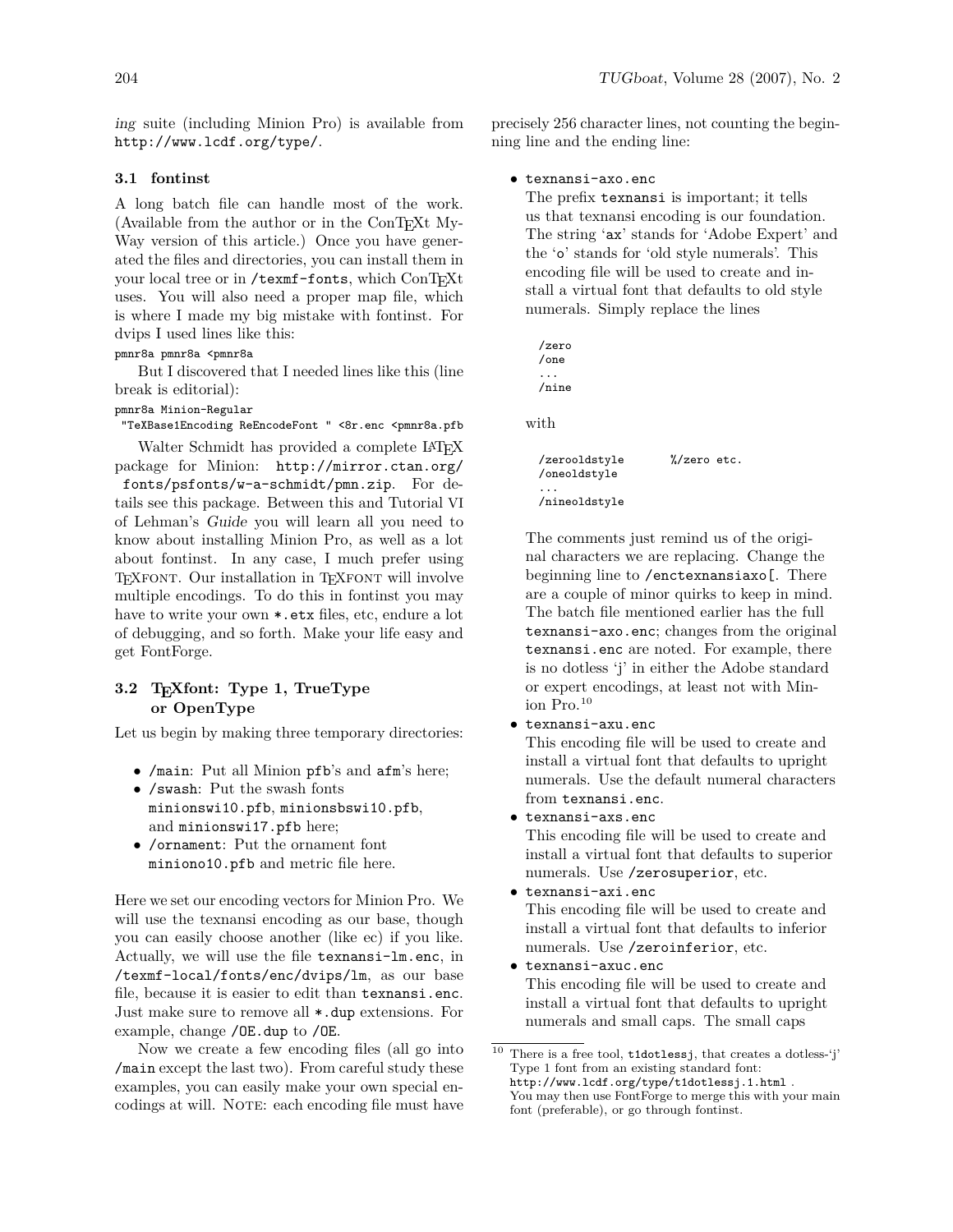fonts that come with Minion Pro all default to old style numerals, and these numerals are encoded with the upright character names. Take texnansi-axu.enc and replace

/a /b ...

with

```
/Asmall
/Bsmall
...
```
and so forth. Using this particular encoding is only good for those standard fonts with small caps in the corresponding expert font. For example, Minion Bold Expert has no small caps (although Semibold Expert does). Basically you will be replacing all of the original small caps fonts with non-small caps big fonts encoded with small caps glyphs. We will say more about this below, in the section on typescripting.

• texnansi-ao.enc and texnansi-aw.enc We make encodings for the swashes and ornaments. The ornaments take up 23 slots corresponding to A through W; the swashes take up A through Z. The /space slot is the only other one kept in place; fill up the rest with /.notdef's, e.g.,

| /.notdef     |                      |  |
|--------------|----------------------|--|
| $/$ . notdef |                      |  |
| $/$ . notdef |                      |  |
| /ornament1   | $\frac{\%}{A}$ ,     |  |
| /ornament2   | $\frac{\%}{B}$       |  |
| /ornament3   | $\frac{9}{6}$ C. etc |  |

for ornaments, and

/.notdef /.notdef /.notdef /A /B /C  $/D$  % etc.

for swashes.

There are lots of other possibilities, like an encoding that uses text-fractions and so forth. You are now in control!

It is now time to install. TEXFONT will do most of the work, but you have to install the encoding files by hand. It would be nice if TEXFONT could do this for us as well. In the meantime, copy the encoding files to /texmf-fonts/fonts/enc/dvips/minion. *Do not* forget to install the encoding files!

Now we are ready to install our main fonts with TEXFONT. The directory /main should have the \*.pfb files, the \*.afm files, and the encoding files (or you can pre-install the encoding files and run texhash). From each of the three respective directories, issue the corresponding commands from the following:

```
texfont --ma --in --en=texnansi-axo --ve=adobe \
        --co=minion --show
texfont --ma --in --en=texnansi-axu --ve=adobe \
         --co=minion --show
texfont --ma --in --en=texnansi-axs --ve=adobe \
        --co=minion --show
texfont --ma --in --en=texnansi-axi --ve=adobe \
        --co=minion --show
% texfont --ma --in-en=texnansi-axuc --ve=adobe \ \% --co=minion --show--co=minion --show
% uncomment for small caps with upright numerals.
```
Do texfont --help to see the meaning of each of

the above switches. The above commands use abbreviated versions (first two letters) of these options.<sup>11</sup>

Now you will find four pdf files in /main:

- texnansi-axo-adobe-minion.pdf,
- texnansi-axu-adobe-minion.pdf,
- texnansi-axs-adobe-minion.pdf, and
- texnansi-axi-adobe-minion.pdf.

Take a look at these; they include beautiful font charts of your encodings. Also visit the map files in /texmf-fonts/map/pdftex/context. Peruse especially the way the virtual fonts and tfm files fonts are named. It's verbose but very easy to read and systematic.

Did you remember to install the encoding files?

# **4 Configuration**

# **4.1 The texnansi-axo typeface collection**

Now we need a set of typescripts that can handle our main Minion font collection: let's call them type-mino.tex, type-minu.tex, type-mins.tex, and type-mini.tex. The four are almost identical so we will choose one of them to analyze in detail, namely type-mino. Each typescript will have

 $\overline{11}$  Adam Lindsay pointed out to me that you may also use the --variant option (e.g., --va=texnansi-axo instead of --en. Then there may be no need to install the encoding files: just use [encoding=texnansi] in the typescripts.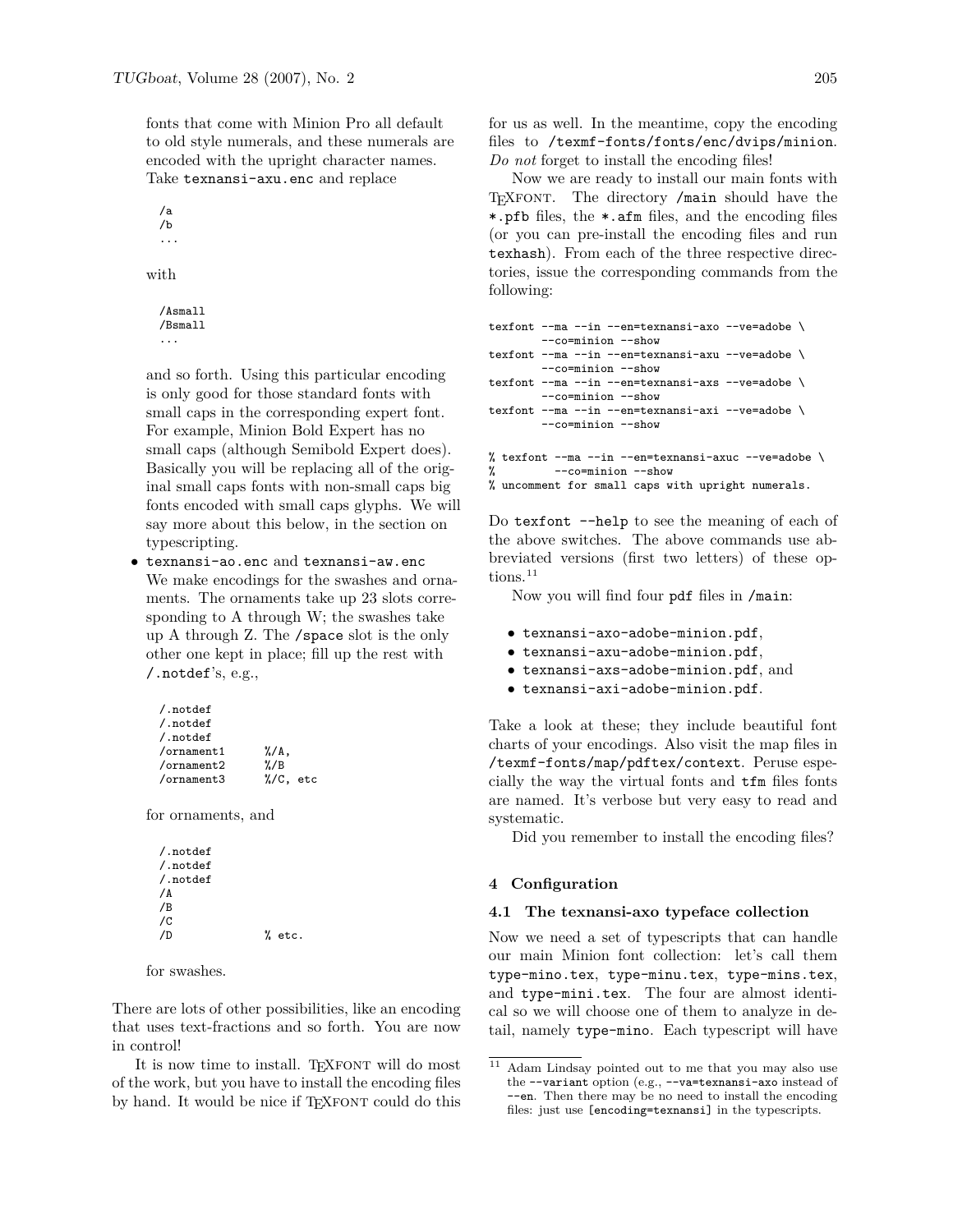five main parts: font mapping, general names, font sizes, map loading, and final typefaces. Let us deal with each of these in turn.

# **4.1.1 Font mapping**

We map the raw fonts to easy-to-understand names. We are not mapping directly to the pfb's, but rather to the virtual fonts.

```
% We need a few switches: I don't guarantee
% they don't conflict with other commands;-)
\definestyle [italicsmallcaps,smallcapsitalic]
             [\si] []
\definestyle [black] [\bk] []
\definestyle [semiboldroman,semibold] [\sb] []
\definestyle [semibolditalic] [\st] []
\definestyle [semiboldsmallcaps] [\sp] []
\definestyle [semiboldsmallcapsitalic] [\stp] []
% Regular serifs, > 8pt, < 17.3pt
\starttypescript[serif] [miniono] [texnansi-axo]
\definefontsynonym [Minion10]
                   [texnansi-axo-minionr10]
\definefontsynonym [Minion17]
                   [texnansi-axo-minionr17]
\definefontsynonym [MinionItalic10]
                   [texnansi-axo-minioni10]
\definefontsynonym [MinionItalic17]
                   [texnansi-axo-minioni17]
\definefontsynonym [MinionBold10]
                   [texnansi-axo-minionb10]
\definefontsynonym [MinionBlack]
                   [texnansi-axo-minionbl10]
\definefontsynonym [MinionBoldItalic]
                   [texnansi-axo-minionbi10]
\definefontsynonym [MinionCaps10]
                   [texnansi-axu-minionsc10]
\definefontsynonym [MinionCaps17]
                   [texnansi-axu-minionsc17]
\definefontsynonym [MinionItalicCaps10]
                   [texnansi-axu-minionsci10]
\definefontsynonym [MinionItalicCaps17]
                   [texnansi-axu-minionsci17]
\definefontsynonym [MinionSemiBold]
                   [texnansi-axo-minionsb10]
\definefontsynonym [MinionSemiBoldItalic]
                   [texnansi-axo-minionsbi10]
\definefontsynonym [MinionSemiBoldCaps]
                   [texnansi-axu-minionsbsc10]
\definefontsynonym [MinionSemiBoldItalicCaps]
                   [texnansi-axu-minionsbsci10]
\stoptypescript
```
the six fonts with small caps. This is because the small caps fonts each default to old style numerals, but those numerals are encoded in the font with upright names. Furthermore, the small caps fonts do not have corresponding experts. So the small caps virtual fonts in texnansi-axo encoding have no numerals at all.

On the other hand, the texnansi-axu encoded small caps virtual fonts will display old style numerals because those numerals are encoded in the font with upright names. The rest will display upright numerals. This inconsistency is wholly due to the manufacturer of the original raw fonts.

Similarly, the typescript for texnansi-axu encoded fonts will need to map small caps to the texnansi-axuc encoded fonts, if full consistency is desired. The texnansi-axuc encoded fonts do not need their own typescript, since they are meant to supplement texnansi-axu. $12$ 

Note the option [miniono]. For type-minu.tex it should be [minionu] (with a 'u') and so forth.

### **4.1.2 General names**

This part may seem redundant right now, but it will make sense when we add the Myriad Pro collection. That is a sans serif, while Minion is a serif, so this helps keep things clear and organized.

\starttypescript[serif] [miniono] [name]

\definefontsynonym [Serif] [Minion10] \definefontsynonym [Serif17] [Minion17] \definefontsynonym [SerifItalic10] [MinionItalic10] \definefontsynonym [SerifItalic17] [MinionItalic17] \definefontsynonym [SerifBold10] [MinionBold10] \definefontsynonym [SerifBlack] [MinionBlack] \definefontsynonym [SerifBoldItalic] [MinionBoldItalic]

<sup>12</sup> In type-minu.tex, replace the raw font names in these lines:

\definefontsynonym [MinionCaps10] [texnansi-axu-minionsc10]

... \definefontsynonym [MinionSemiBoldItalicCaps] [texnansi-axu-minionsbsci10]

with the corresponding names from the texnansi-axuc:

\definefontsynonym [MinionCaps10] [texnansi-axuc-minionr10] ...

\definefontsynonym [MinionSemiBoldItalicCaps] [texnansi-axuc-minionsbi10]

Note that we map to the upright-encoded fonts for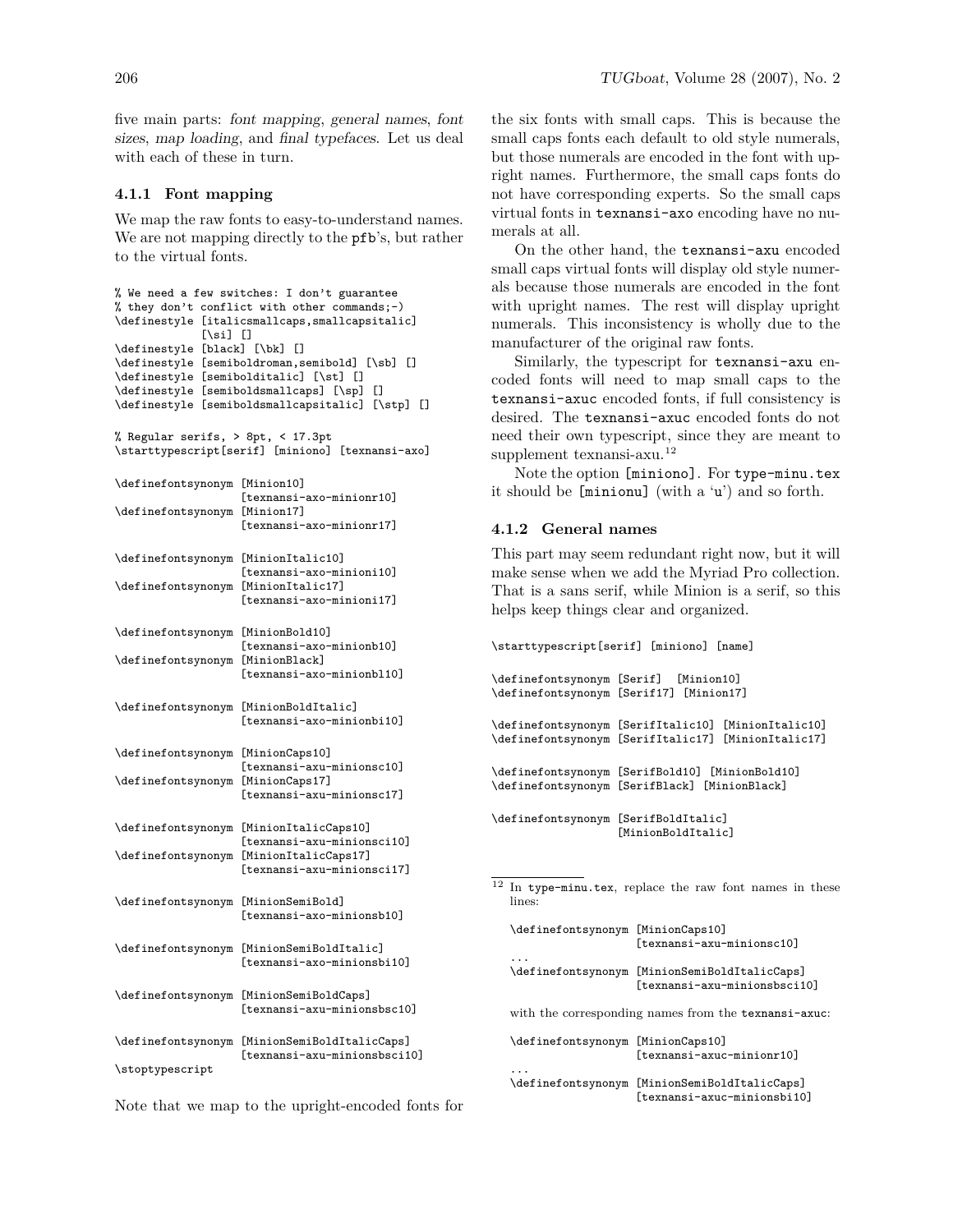| \definefontsynonym | [SerifCaps10]                                           | [MinionCaps10]   |  |
|--------------------|---------------------------------------------------------|------------------|--|
| \definefontsynonym | [SerifCaps17]                                           | [MinionCaps17]   |  |
|                    |                                                         |                  |  |
| \definefontsynonym | [SerifItalicCaps10]                                     |                  |  |
|                    | [MinionItalicCaps10]                                    |                  |  |
| \definefontsynonym | [SerifItalicCaps17]                                     |                  |  |
|                    | [MinionItalicCaps17]                                    |                  |  |
|                    |                                                         |                  |  |
| \definefontsynonym | [SerifSemiBold]                                         | [MinionSemiBold] |  |
|                    |                                                         |                  |  |
| \definefontsynonym | [SerifSemiBoldItalic]                                   |                  |  |
|                    | [MinionSemiBoldItalic]                                  |                  |  |
|                    |                                                         |                  |  |
| \definefontsynonym | [SerifSemiBoldCaps]                                     |                  |  |
|                    | [MinionSemiBoldCaps]                                    |                  |  |
|                    |                                                         |                  |  |
| \definefontsynonym | [SerifSemiBoldItalicCaps]<br>[MinionSemiBoldItalicCaps] |                  |  |
| \stoptypescript    |                                                         |                  |  |
|                    |                                                         |                  |  |

#### **4.1.3 Font sizes**

This is where we implement optical scaling (what little there is, anyway). If you have Minion Pro Opticals, you will have more choices. The following typescript will give you the needed insight to implement your own scheme for optical scaling.

Note that in the first line of this section of our typescript, we have mapped Minion10, not to Serif10, but to just Serif. ConTEXt treats the Serif font as the default or empty font; if it is not defined, in a few cases ConTEXt will fall back to a typeface where it is defined (generally Latin Modern).<sup>13</sup>

```
\starttypescript [serif] [miniono] [size]
```

```
\definebodyfont [9pt,10pt,11pt,12pt,14.4pt]
  [rm]
  [tf=Serif sa 1,
   sc=SerifCaps10 sa 1,
   it=SerifItalic10 sa 1,
  si=SerifItalicCaps10 sa 1]
\definebodyfont [4pt,5pt,6pt,7pt,8pt]
  [rm]
  [tf=Serif sa 1,
   sc=SerifCaps10 sa 1,
  it=SerifItalic10 sa 1,
   si=SerifItalicCaps10 sa 1,
   bf=SerifBlack sa 1]
\definebodyfont [17.3pt,20.7pt,24.9pt]
  \lceilrm\rceil[tf=Serif17 sa 1,
   sc=SerifCaps17 sa 1,
   it=SerifItalic17 sa 1,
   si=SerifItalicCaps17 sa 1]
\definebodyfont [9pt,10pt,11pt,12pt,14.4pt,
                 17.3pt,20.7pt,24.9pt]
  [rm]
```
[bf=SerifBold10 sa 1]

```
\definebodyfont
  [24.9pt,20.7pt,17.3pt,14.4pt,12pt,11pt,10pt,
  9pt,8pt,7pt,6pt,5pt,4pt]
  [rm]
  [bi=SerifBoldItalic sa 1,
  sb=SerifSemiBold sa 1,
  st=SerifSemiBoldItalic sa 1,
  sp=SerifSemiBoldCaps sa 1,
  stp=SerifSemiBoldItalicCaps sa 1]
\stoptypescript
```
Some of these switches are newly defined (like  $\succeq$ sp), and the ConT<sub>E</sub>X<sub>t</sub> mechanism for enlarging and reducing the size of a given style variation will not work. We need to define them for completeness. See pages  $129-131$  of  $ConT_FXt$ : the Manual for details. It's really quite straightforward, just a bit tedious and verbose, so we leave it as an exercise for the reader.<sup>14</sup> See also the typescript in [Appendix 1.](#page-9-0)

Choosing optical sizes is an area that needs experimentation to get right. For example, does the black font really work at small bold sizes?

# **4.1.4 Map loading**

Here we load our map files, created during installation.

```
\starttypescript[map] [miniono] [texnansi-axo]
\loadmapfile[texnansi-axo-adobe-minion.map]
\loadmapfile[texnansi-axu-adobe-minion.map]
\stoptypescript
```
We also use the texnansi-axu map for small caps as discussed above. The type-minu.tex file will also need to load the texnansi-axuc map file, if you have installed and desire to have small caps with upright numerals.<sup>15</sup>

```
\definebodyfont
 [24.9pt,20.7pt,17.3pt,14.4pt,12pt,
 11pt,10pt,9pt,8pt,7pt,6pt,5pt,4pt]
 [rm][sp=SerifSemiBoldCaps sa 1,
 spa=SerifSemiBoldCaps scaled \magstep1, % or sa a
 spb=SerifSemiBoldCaps scaled \magstep2, % or sa b
 spc=SerifSemiBoldCaps scaled \magstep3, % or sa c
 spd=SerifSemiBoldCaps scaled \magstep4] % or sa d
  ...
```
 $\overline{^{13}$  My thanks to Adam Lindsay for pointing this out.

<sup>14</sup> Here is one example to get you started:

<sup>15</sup> That is, in type-minu.tex you will need to declare something like this:

<sup>\</sup>starttypescript[map] [minionu] [texnansi-axu] \loadmapfile[texnansi-axu-adobe-minion.map] \loadmapfile[texnansi-axuc-adobe-minion.map] \stoptypescript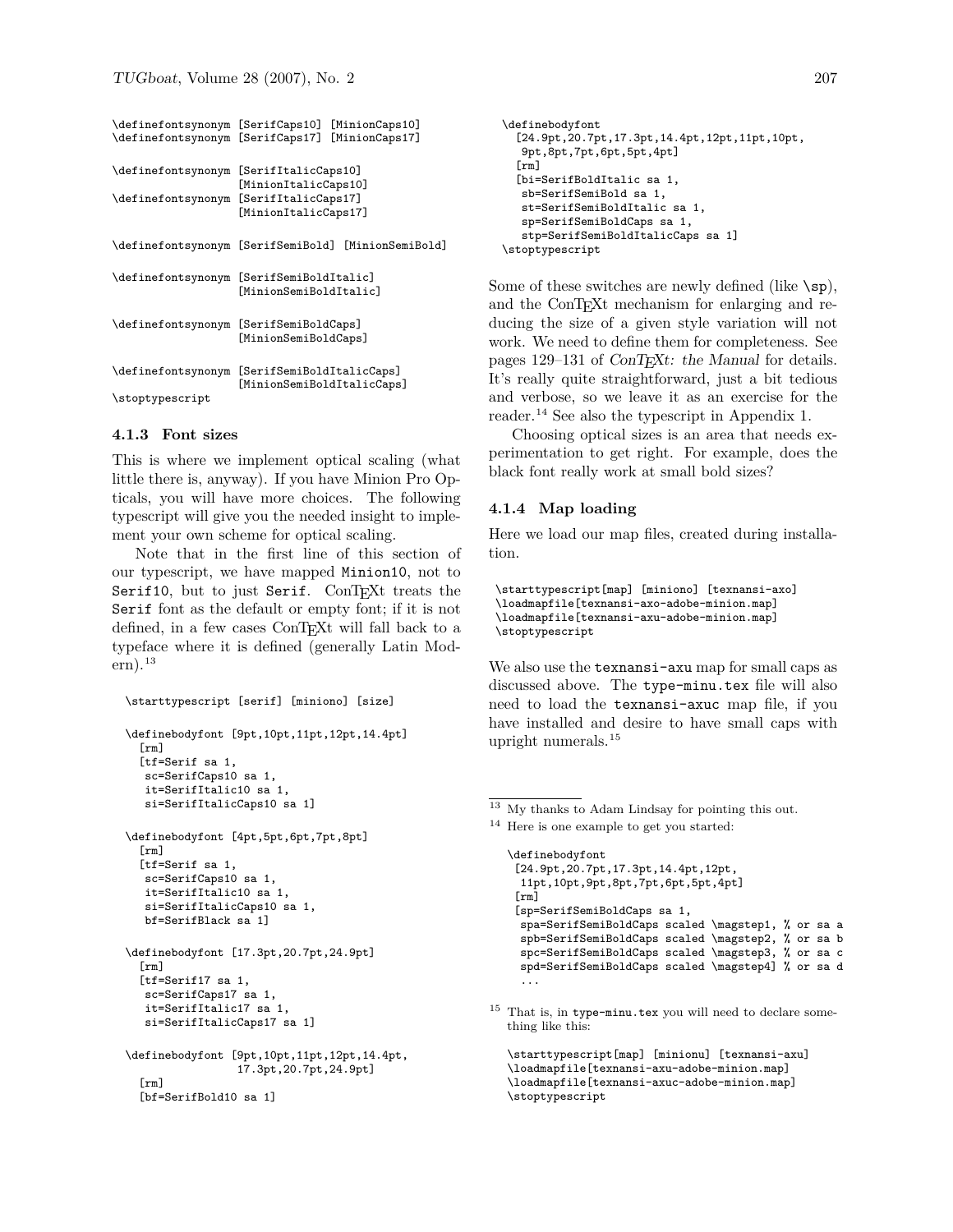# **4.1.5 Final typefaces**

This is where we put it all together, our Minion typeface collection. We also define those fonts that do not come with Minion, Myriad, or Poetica, such as math fonts (we use Euler) and monospaced (we use Latin Modern). Note the 'o' suffix in what follows. Such identifying suffixes will be needed in the other typescript files as well as well.

While very powerful and transparent, typescripts are quite sensitive to these kinds of seemingly minor accounting issues, so be careful.

#### \starttypescript[ADOBEMiniono]

```
\definebodyfontenvironment
  [adobeminiono]
  [default]
  [interlinespace=2.6ex]
```

```
\definetypeface [adobeminiono]
[rm] [serif] [miniono] [miniono]
[encoding=texnansi-axo]
```
% Configure Myriad and Poetica later, then uncomment %\definetypeface [adobeminiono] %[ss] [sans] [myriado] [myriado] %[encoding=texnansi]

```
%\definetypeface [adobeminiono]
%[cg] [calligraphy] [poetica] [poetica]
%[encoding=texnansi]
```

```
\definetypeface [adobeminiono]
[mm] [math] [euler] [default]
[encoding=texnansi,rscale=0.89]
```

```
\definetypeface [adobeminiono]
[tt] [mono] [modern] [default]
[encoding=texnansi,rscale=0.99]
```
#### \stoptypescript

We found that the non-Minion fonts used in our typeface collection, such as Euler math fonts and Latin Modern monospaced, need to be scaled. That is what the rscale=<scale factor> option does for us. We also note that Minion needs a smaller interline space factor than the usual 2.8ex. We may need to do some more testing in this regard, though 2.6ex seems to work well for the Minion design.

Be aware that ConTEXt sets up **\em** with the slanted  $(\succeq s)$  style variation by default. But Minion Pro does not come with a slanted font. So \em will not work unless you map one of your fontssee the previous section on size definitions — to  $\succeq$  1. Declare

\setupbodyfontenvironment[default][em=italic] either in your typescript or in your style or environment file. It may not be such a good idea to define it in the typescript, because you could get odd results depending on the order your typescripts are scanned during compilation (assuming you've set up \em differently somewhere else).

Now write the above set of typescripts to a file, type-mino.tex. We can now test our typescript so far. Here is a test file:

% output=pdf interface=en

```
\usetypescriptfile[type-mino]
\usetypescript[ADOBEMiniono]
\switchtotypeface[adobeminiono]%
```
#### \starttext

This is a test of Minion in \CONTEXTT. 1234\par \bf This is a test of Minion in \CONTEXTT. 1234\par \it This is a test of Minion in \CONTEXTT. 1234\par \bi This is a test of Minion in \CONTEXTT. 1234\par \sc This is a test of Minion in \CONTEXTT. 1234\par \si This is a test of Minion in \CONTEXTT. 1234\par \sb This is a test of Minion in \CONTEXTT. 1234\par \stp This is a test of Minion in \CONTEXTT. 1234\par

```
\switchtotypeface[adobeminionor]
{\tf ABCDEFGHIJKLMNOPQRSTUVW \par}\blank
```

```
\switchtotypeface[adobeminionsw]
{\sw ABCDEFGHIJKLMNOPQRSTUVW \par}\blank
\stoptext
```
### **5 Post-dvi processing**

Unfortunately, inconsistencies between pdfT<sub>E</sub>X, dvips, and dvipdfmx mean we have to do more work if we need post-dvi processing for any reason (this is the case with  $\aleph$ , for example).

# **5.1 dvipdfmx**

You will need to write at least one map file for your collection. Look at, e.g., texnansi-axo-adobeminion.map. Change the syntax from (line break is editorial)

```
texnansi-axo-raw-minionr10 Minion-Regular 4
 <minionr10.pfb texnansi-axo.enc
```
### to

texnansi-axo-raw-minionr10 texnansi-axo minionr10

Now, to make your map file available to dvipdfmx, you can add a line like

f minion-dvipdf.map

to the file /texmf-local/fonts/dvipdfm/config/ config, or you can invoke your map file from the command line:

dvipdfmx -f minion-dvipdf.map

#### **5.2 dvips**

If you need to use dvips, you may have to go the